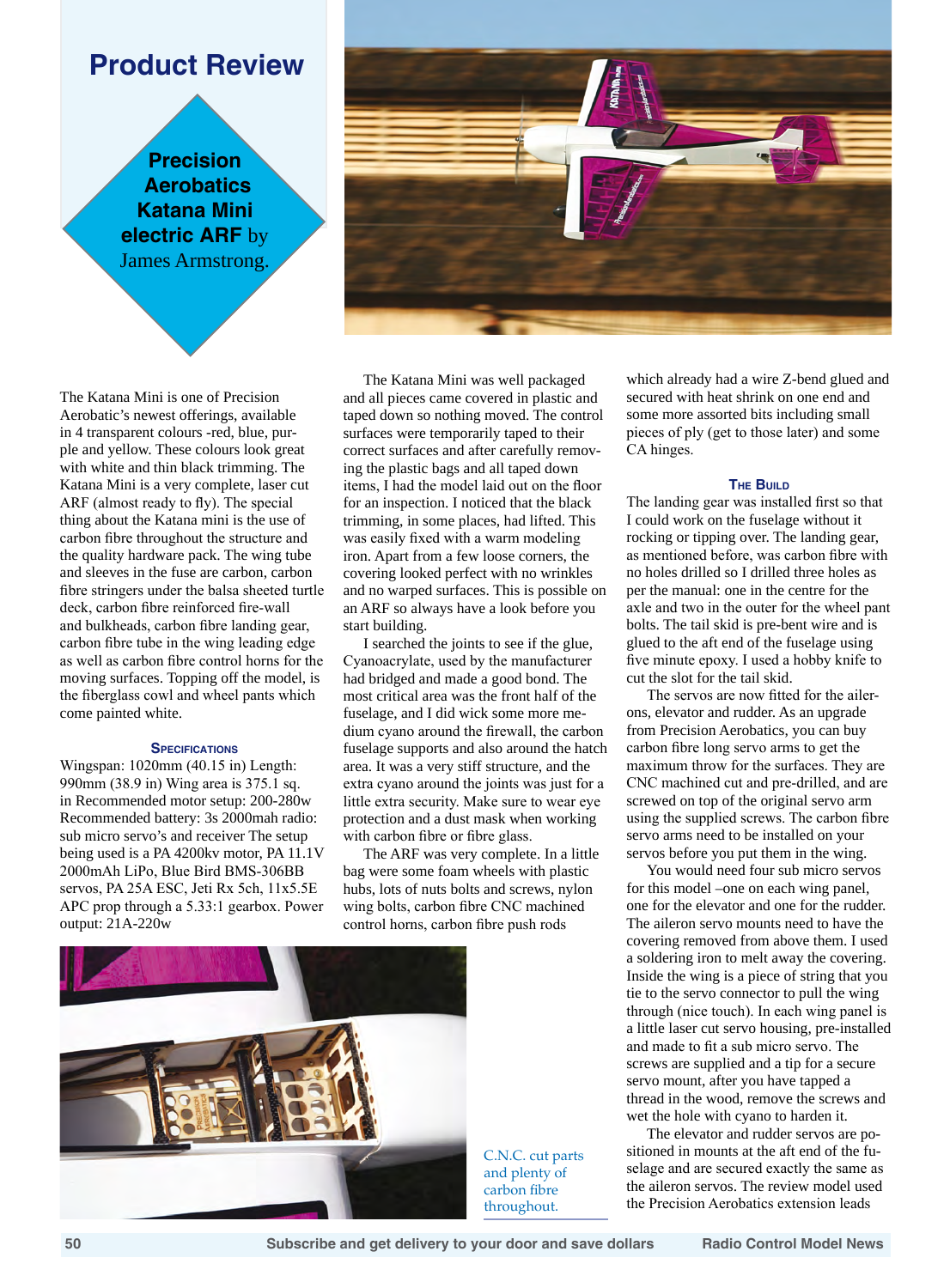

which can be purchased separately. They have to be soldered to the existing servo leads and you will then need to install the connector to the end of each lead. These leads are of very high quality, are made in Germany and are extremely flexible and light weight. Two little pieces of balsa are glued to the bottom fuselage structure to secure the servo extensions. There are multiple places to secure the servos as well, depending on their depth and your preference. This is possible as long as the push rod can run in a straight line in relation to the control arm on the surface. The reason for this is that you need to get as close to zero differential in the control throws as possible.

With both servos installed the wing is now ready for the wing bolt and alignment pins. Once again I used the soldering iron to remove the covering around the wing tube sleeve, alignment pins, wing bolts and where the servo extensions run from the wing into the fuselage.

I test fitted the wing tube into the fuselage sleeve, then slide the wing panels onto it to see how the fit was. Sometimes you might find that the tube is only slightly thicker than the sleeve and won't slide on smoothly. If it is a little too large, lightly sand the wing tube until it slides on nicely. If it doesn't fit first try, do not force it as it may damage the model. Remove the wing tube and continue to sand it. Included in the accessory bag are some 3mm thick carbon rod pieces. These are the wing alignment pins. They are glued into the aft end of the wing in the pre cut holes with cyano. The wing is held to the fuselage by one Teflon bolt on each side. I cut them to size with a hack saw and glued them in place on each wing panel. They hold very securely when properly glued with cyano.

The elevator is a single piece straight out of the box and there is no need for any elevator joiners. I melt away the area at the aft end of the fuselage where the horizontal and vertical stabilizers will be glued. I slide



A choice of fire-wall or stick motor mounts are included.

the horizontal stabilizer into its slot in the fuselage and centre it by measuring from the trailing edge wing tips. With an equal distance each side the horizontal stabilizer is perfectly aligned with the wing. Once it is in place and aligned perfectly, I cut away the covering, slide it back in, and glue it in place. The vertical stabilizer is secured to the fuselage using the same method. With a sharp hobby knife, I cut slots in the elevator and rudder for the CA hinges as per the instructions. Now that the hinges are installed in the stationary parts of the surfaces, I secured the rudder and eleva-



A complete package and optional carbon fibre wheel pants are available.

tor onto those hinges. I set the elevator up against the horizontal stabilizer and mark the spots for the cuts. I cut the slots with a knife and fit the hinges in. Before gluing the hinges though I deflected the surface to the desired amount of travel. I hold the gap and wick plenty of cyano on the hinge.

The rudder is constructed using the same method as the elevator. The ailerons also use the same method as the tail feathers. The only difference is that the hinge slots are already laser cut. All that was necessary was positioning the hinges and securing them with cyano.

When all surfaces were hinged, I use the supplied roll of covering to seal the undersides of the hinges. I deflected the control surface to "full throw" and iron the covering strips on.

The hatch is secured to the fuselage by two screws. On opposite sides of the fuselage are two laser drilled, pin sized holes. These are for the hatch screws. I test fitted the hatch before I drilled the holes for the screws, just to make sure it fitted nicely, and it did. The canopy is trimmed roughly with scissors on the mold lines. I placed the canopy on the hatch while it's on the fuselage then marked where I needed to trim so that it will fit perfectly.

When I had it fitting nicely, I used the supplied black tape to hide the canopy edge. When mounting your choice of motor, you have two options. You can either mount it to the fire wall on the motor box or mount it with a 10mm x10mm stick which is installed by cutting the motor cage short at the lines marked and then gluing the stick into place. The motor cage is all laser cut and is very easy to build. I glued it together as per instructions with cyano and epoxy.

The power system I used was based on a stick mount gear box which made the motor installation fairly easy. I cut the box in half on the marks and glued the stick in place. I then linked the ESC to the motor using 3.5mm bullet style connectors and ran the leads into fuselage. To secure the ESC I used two zip ties to hold it tight against the motor box.

For mounting to the firewall of the cage, I had to transfer the motor's bolt pattern to the wood and then drill and bolt the motor to the wall. I mounted the tiny Jeti 5ch RX behind the wing tube sleeve and hooked all the servo leads to their correct channels, reversing the servos where necessary and securing the receiver using double sided tape.

The carbon fibre control horns are extremely stiff. They are glued using cyano into the pre-cut slots in the surfaces. The carbon control rods have one end completed already. I found the correct position for the wire Z-bends and glued them to the rod with cyano. Once that dried I used the supplied heat shrink to secure and pretty it up.



The control horns are carbon fibre and if you are into it and want more, try a set of carbon fibre servo arms. They provide increased throw and strength.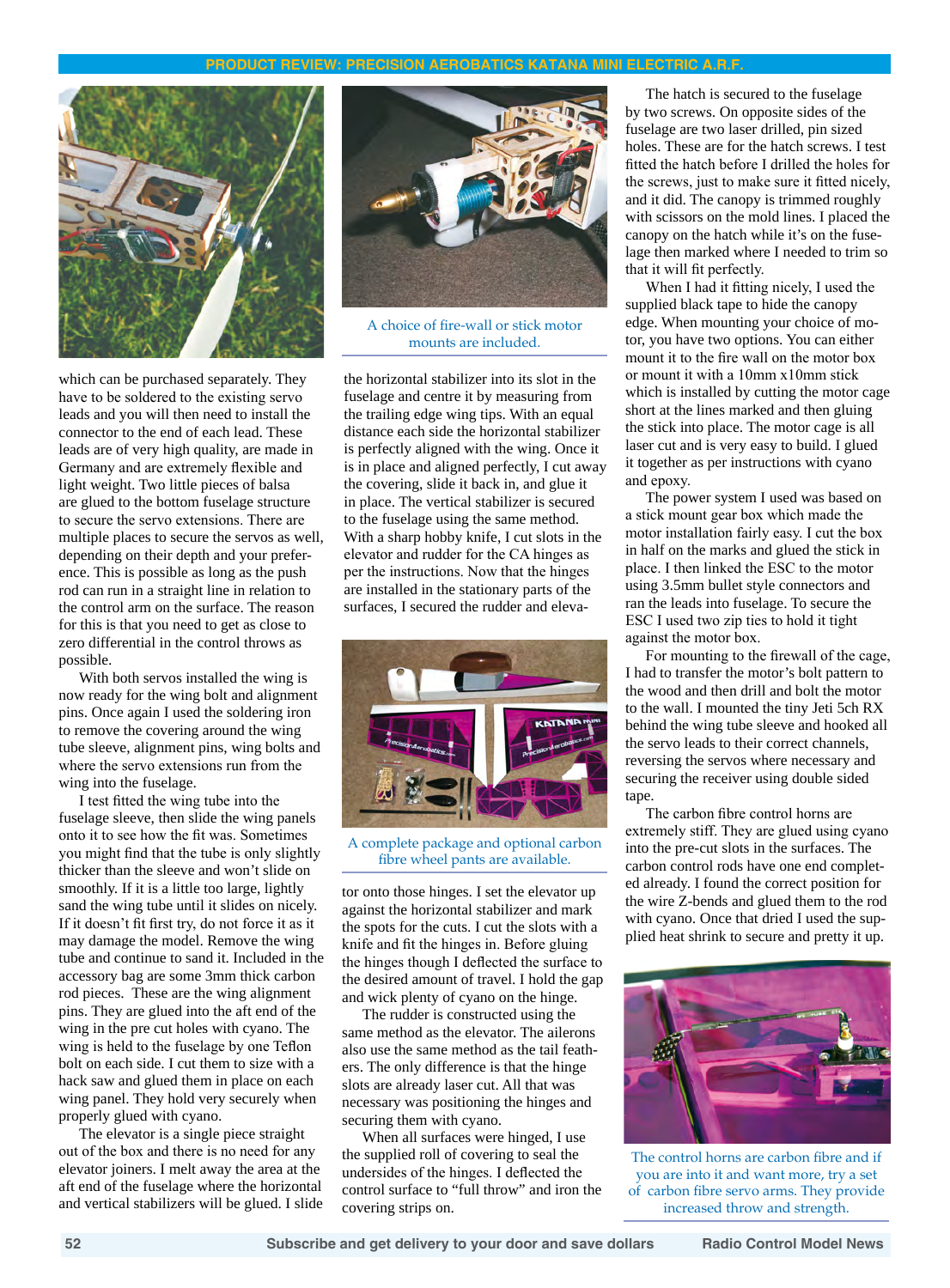The cowl is secured using four small screws, two on each side and I taped it at its correct position then marked and drilled the holes. I next used my rotary tool to cut the necessary cooling cut outs.

The wheel pants are bolted to the landing gear using two supplied bolts and nuts. They are easily bolted to the holes in the landing gear legs.

I shifted the PA 3s 2000mAh pack around the battery bay until the centre of gravity was in the 75-80mm recommended range.

## **Conclusion of Build**

The build was very easy, apart from a few time consuming tasks like securing the landing gear successfully and cutting the fibre glass parts out. It was completed in only a few evenings. The instruction manual was detailed, full of photos and easy to follow. The accessory pack was of high quality and included everything needed to complete the model, apart from tools and glue. The plug in wings reduced construction time, with only a few pieces required to attach them to the fuselage. They also make transporting and storing the Katana Mini a lot easier.

Radio setup high rates low rates

| Ailerons: 35 degrees | 15 degrees    |
|----------------------|---------------|
| Rudder: 40 degrees   | 20-30 degrees |
| Elevator: 40 degrees | 15-20 degrees |

I used 50% exponential on all surfaces for high rates, and 30% on low rates.

#### **Flying**

I taxied the Katana out to the run way, lined it into the slight wind that was blowing down the strip and then slowly increased the throttle to 3/4. It rolled down the run way and took off no problems at all. At ¾ throttle it was climbing away nicely. With three clicks of right aileron trim and eight of down elevator the model flew very smooth and as if on rails. With the throttle cut, the Katana Mini glided well for a plane of its type. This made approaches for landings easier.

Be careful when playing with the rudder in the air. Too much rudder in certain attitudes of flight can result in a fairly violent stall. In level flight and no power, the stall is soft. Just be ready on the sticks to counter act as you can be taken by surprise sometimes.

After ten minutes of cruising around doing a mix of basic aerobatics, I brought the Katana in to land. Juggling the throttle to maintain a steady angle for approach, it touched down on the mains for a nice smooth landing. Make sure you get the landing reasonably smooth. Come in too hard and the landing gear may



After ten minutes of this the battery took 1100mAh, that's only just over half the capacity. The battery only gets warm after ten minutes of extreme aerobatics.



I use 30% expo on low rates and 50% on high rate.

flex, bottom out and result in damage.

## **Smooth Aerobatics**

With the CG moved foreword another eight mm by re-arranging the battery position, and with a freshly charged pack, the Katana really grooved through the air. I imagine this plane would be great for practising sequences. I was able to perform a large variety of pattern type maneouvers in the ¾ to full throttle range. With the strong vertical performance available from the power system, snap rolls on the up lines and huge loops were very nice to watch and perform. Slow rolls across the length of the field, as well as knife edge passes were all part of the Katana capabilities. Knife edge required full rudder and a decent amount of power to perform. It wasn't hands off and did require some coupling of ailerons and elevator, though not a major amount was needed. Inverted required a small amount of down elevator for level flight. The roll rate is very quick. Snap rolls from inverted and upright were a blur. Be sure to adjust the exponential in your radio to suit you as you might be caught off guard by the responsiveness of the surfaces.

#### **Freestyle/3D Aerobatics**

This is where the Katana mini excels. Fast, violent aerobatics, down low on the deck where every one can see. The most talked about 3D maneouver is the hover and torque roll. The Katana mini has no problems with holding a hover. At a few clicks over half throttle it will hold its weight. The hover is performed by coming in at a high angle off attack, raising the power and easing into a vertical stance. Be quick on the controls though. If it falls too much to one side you will have to back out and fly away.

Rolling circles and rolling harriers took some skill to perform. Rudder and elevator need to be used simultaneously with ailerons to hold them. When performed properly, the rolling circle looks great and really impresses spectators. The Katana mini loves hard flying. It has a really strong airframe, and is constructed extremely well. Violent maneouvers such as knife edge snaps, tumbles, blenders, knife edge spins and the spectacular lomcevak are easily achievable and the Katana copes well with the related stresses.

There is a variety of renditions for the lomcevak. The one I prefer involves flying level at a good speed, pointing the nose 45 degrees high and then tumbling end over end with power on. The resonation of the airframe sounds spectacular. It is quite exhilarating for pilot and spectators. Flying at a high angle of attack induces a small amount of wing rock, that is if, not entered properly. This is more evident in the Upright Harrier than in the inverted. The inverted has very little wing rock if any at all. Inverted harriers and elevators are one of the Katana's strengths.

Little to no wing rock meant that I was able to steer the plane around, just off the ground with confidence. Any maneouver I